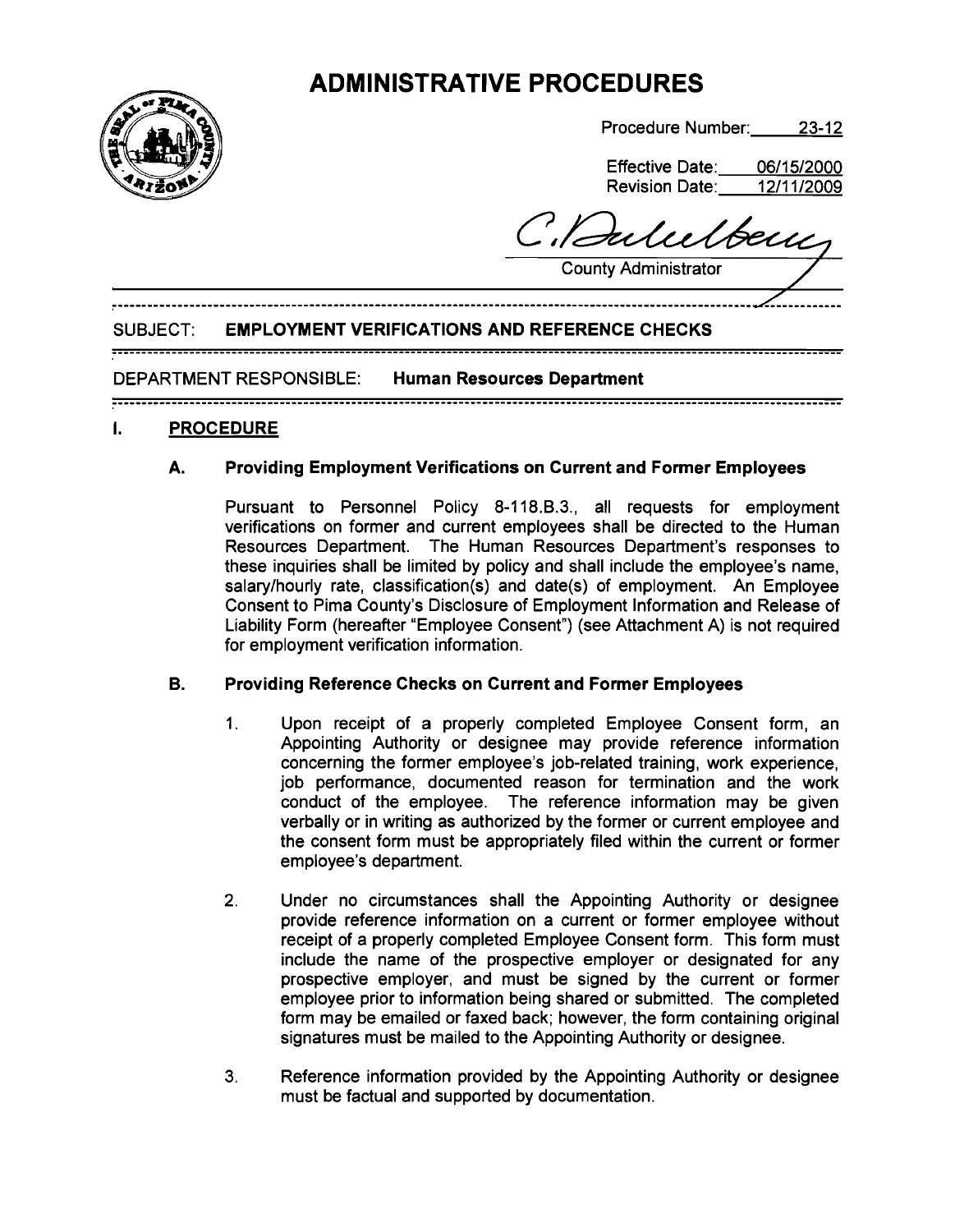4. The current or former employee may revoke his/her consent at any time by completing and signing the Revocation of consent portion of the previously filed Employee Consent form.

#### C. Obtaining References on Current Employees

- 1. Prior to a County employee being appointed to another position in the County, the hiring Appointing Authority or designee shall make a good faith effort to review the employee's work performance and disciplinary record. The hiring Appointing Authority or designee shall contact the employee's direct supervisor concerning performance, work habits and other relevant work related issues.
- 2. The hiring Appointing Authority or designee, with the approval of the Human Resources Director pursuant to PP 8-118.G.2, may review the Official Personnel File for past performance evaluations, disciplinary action, and other materials relevant to the applicant's suitability for appointment.

### D. Obtaining References on Non-County Job Applicants

- 1. Upon submitting an employment application, all job applicants are required to sign the Application Consent to Release Liability and Reference Information form (hereafter "Applicant Consent") (see Attachment B), which shall be included with the Pima County employment application packet. Job applicants are notified that failure to sign this form shall disqualify them from employment with Pima County.
- 2. Human Resources will provide properly completed Applicant Consent forms for each non-County applicant with each list of certified eligibles issued to hiring departments.
- 3. The hiring Appointing Authority or designee shall conduct reference checks after the assessment process has been completed and prior to extending a final offer of employment. If more than one applicant is being considered for employment, reference checks shall be obtained on each applicant being considered. Conducting reference checks to include verification of degrees, certifications and/or licenses alleged by the applicant, and the review of Official Personnel Files for former employees are the responsibility of the hiring Appointing Authority or designee.
- 4. If requested, a copy of the properly completed Applicant Consent form may be emailed, faxed or mailed to the job applicant's reference(s) in order for the Appointing Authority or designee to receive the reference information.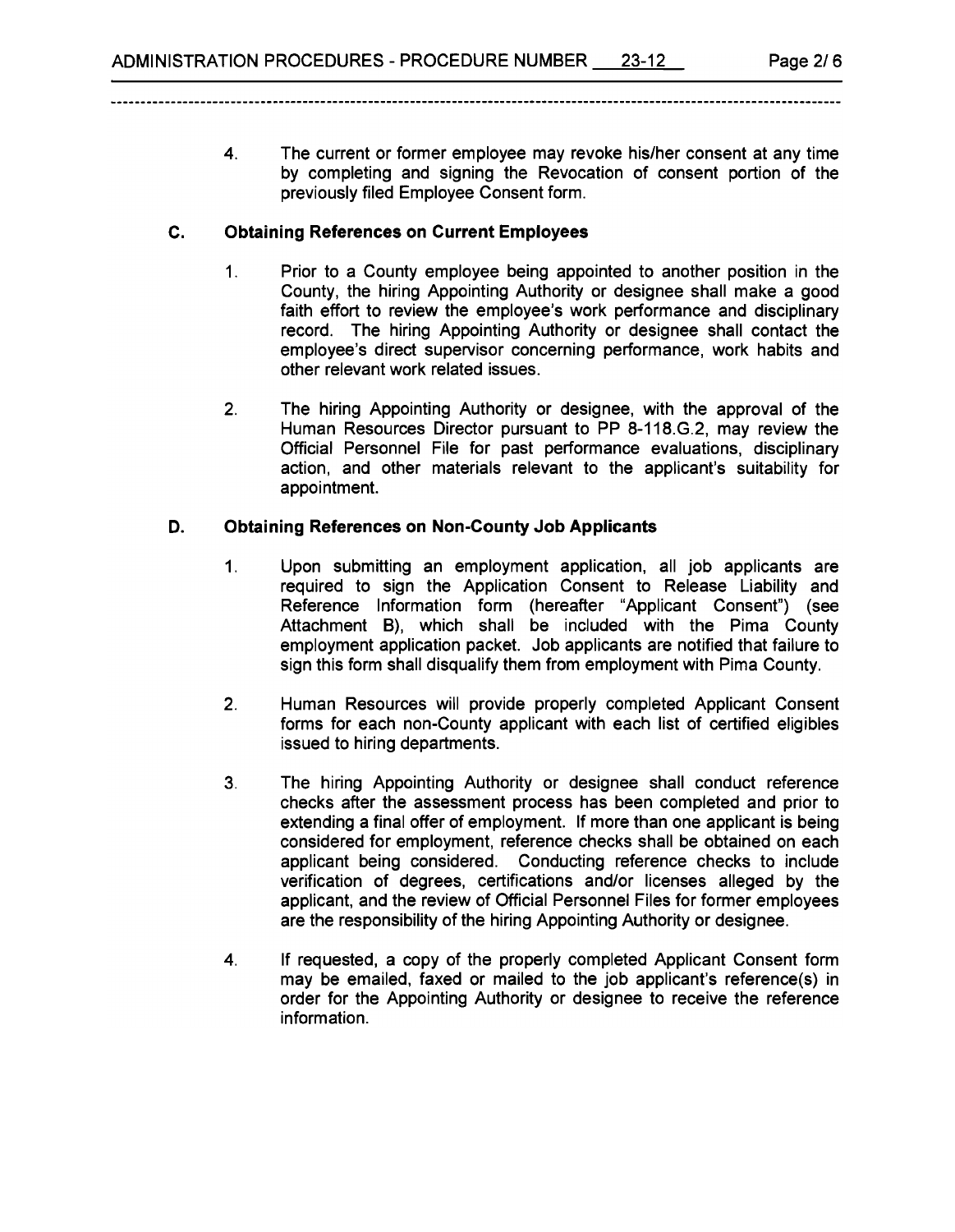- 5. Reference checks may be done by phone or in writing. Information received during contact shall be documented in writing. This information shall be maintained in the employee's department personnel file. If the applicant is not hired, the written reference shall be filed with the other interview documentation and retained by the department in accordance with the State's Retention and Disposition Schedule.
- 6. Applicants will not be penalized for unavailability of employment information due to circumstances beyond their control such as failure to locate the reference, death of the reference, refusal of reference to respond, etc. In such cases, the applicant will be asked to provide further references for contact, if possible.
- 7. Adverse information discovered during a reference check may not necessarily disqualify a job applicant except as required by law. Upon receipt of adverse information, the applicant shall be given an opportunity to discuss the matter with the hiring Appointing Authority or designee, prior to the hiring department making the final hiring decision.
- 8. Acceptable reasons to not hire a job applicant based on information discovered during a reference check shall include, but not limited to, poor job performance, disciplinary actions(s), poor work habits or workplace acts of an egregious nature that would render the applicant unsuitable for employment with Pima County.
- 9. Appointing Authorities or designees who wish to hire a job applicant after having received adverse reference information must request assistance from the Director of Human Resources and written approval from the County Administrator prior to extending an offer of employment.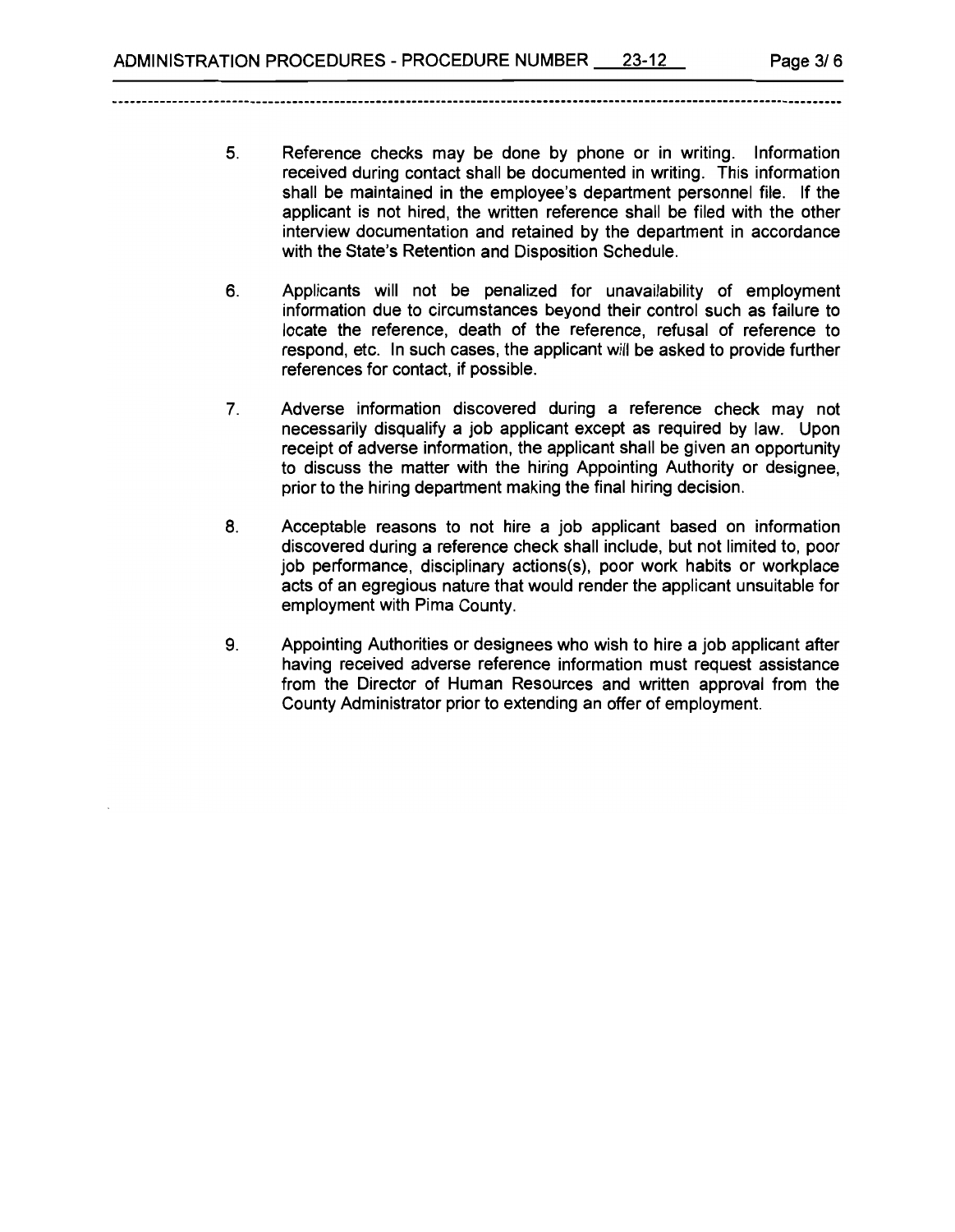. . . .

# ATTACHMENT A

|                                                                                                                                                                                                                                                                                                                                                                                                                                                                                              | <b>Employee Consent To Pima County's Disclosure of Employment</b><br><b>Information and Release of Liability</b>                                                                                                                                                                     |
|----------------------------------------------------------------------------------------------------------------------------------------------------------------------------------------------------------------------------------------------------------------------------------------------------------------------------------------------------------------------------------------------------------------------------------------------------------------------------------------------|--------------------------------------------------------------------------------------------------------------------------------------------------------------------------------------------------------------------------------------------------------------------------------------|
| Government (PCG) to release any information regarding my education, training, experience, and job<br>performance, including, but not limited to, the reason for any termination, professional conduct and<br>evaluation, if contacted by:<br>Provide name of specific carrier:                                                                                                                                                                                                               | (print name), authorize and give my consent for Pima County                                                                                                                                                                                                                          |
|                                                                                                                                                                                                                                                                                                                                                                                                                                                                                              |                                                                                                                                                                                                                                                                                      |
| Or:                                                                                                                                                                                                                                                                                                                                                                                                                                                                                          |                                                                                                                                                                                                                                                                                      |
| Any prospective employer (initial if desired)                                                                                                                                                                                                                                                                                                                                                                                                                                                |                                                                                                                                                                                                                                                                                      |
| According to Arizona Revised Statutes §23-1361, a copy of which appears on the reverse side, any<br>employer that provides written communication regarding my current employment must send me a copy at<br>my last known address. I acknowledge that some supervisors may be unwilling to provide factual written<br>references concerning a current or past employee unless they may do so confidentially, without revealing<br>the references to the employee.<br>/do not waive<br>I waive | (initial only one) my right to receive a copy of any written                                                                                                                                                                                                                         |
| communication furnished by PCG.<br>Whether or not I have waived my right to see or to receive copies of written references furnished by<br>PCG, I release, hold harmless and agree not to sue or file any claim of any kind against PCG or any<br>current or former officer, agent, or employee of PCG, who in good faith, furnishes written or oral                                                                                                                                         |                                                                                                                                                                                                                                                                                      |
| references to a prospective employer.                                                                                                                                                                                                                                                                                                                                                                                                                                                        |                                                                                                                                                                                                                                                                                      |
| A photocopy or facsimile ("fax") copy of this form that shows my signature shall be as valid as an original.                                                                                                                                                                                                                                                                                                                                                                                 |                                                                                                                                                                                                                                                                                      |
| <b>Current/Prior Employee</b>                                                                                                                                                                                                                                                                                                                                                                                                                                                                | Date                                                                                                                                                                                                                                                                                 |
| Address: (If a copy of written communication is desired)                                                                                                                                                                                                                                                                                                                                                                                                                                     | <b>REVOCATION OF CONSENT</b>                                                                                                                                                                                                                                                         |
| (Street, Apartment Number, if applicable, P.O. Box #)                                                                                                                                                                                                                                                                                                                                                                                                                                        | above.                                                                                                                                                                                                                                                                               |
| (City, State, Zip Code)                                                                                                                                                                                                                                                                                                                                                                                                                                                                      | the date shown below.                                                                                                                                                                                                                                                                |
| (Phone Number, including Area Code)                                                                                                                                                                                                                                                                                                                                                                                                                                                          | hereby revoke my consent to<br>release of reference information by PCG<br>to the prospective employers indicated<br>I understand that this revocation does<br>not apply to any reference information<br>which may have been provided prior to<br>Signature: <u>www.community.com</u> |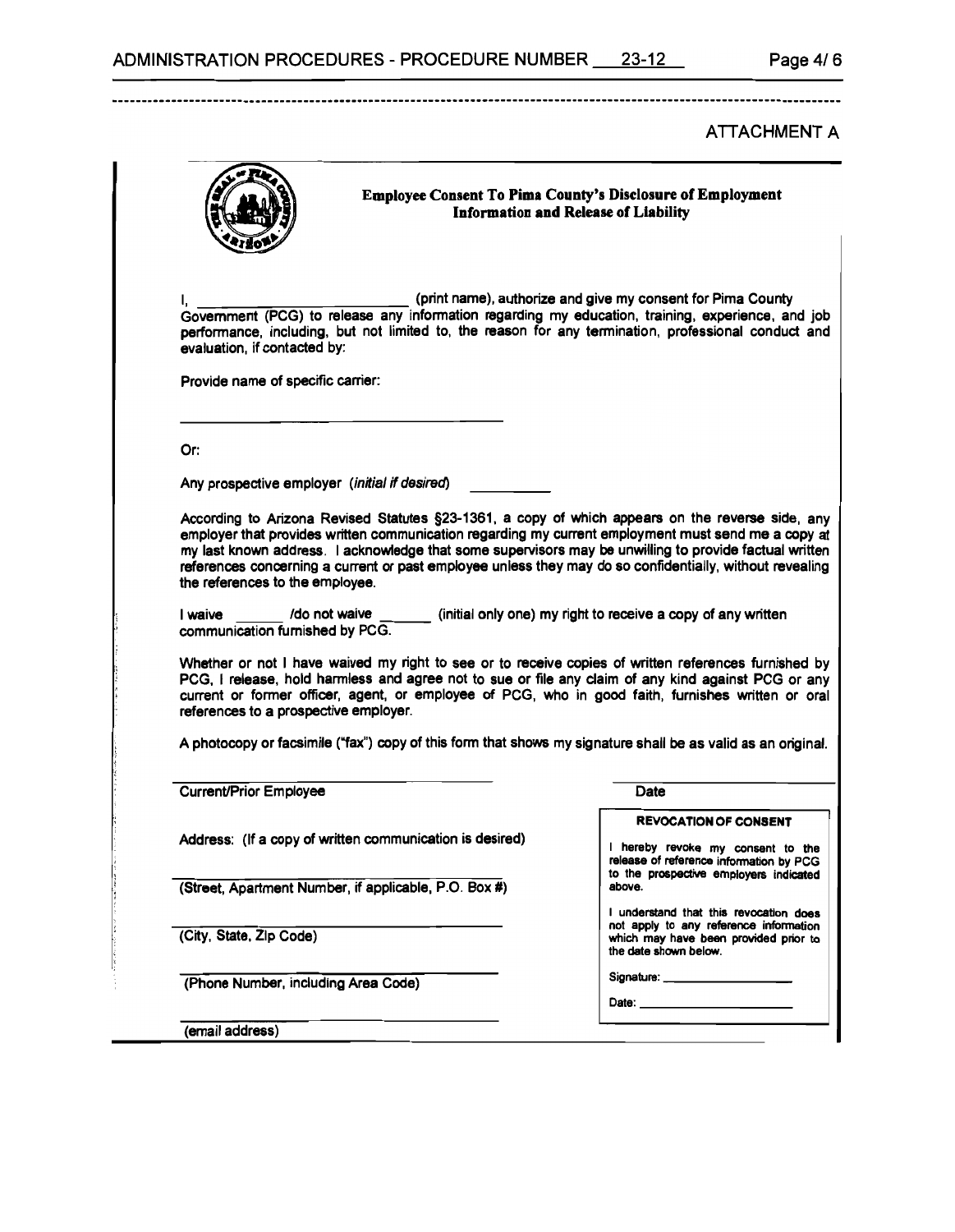#### **ATTACHMENT A Continued**

| $§ 23 - 1361$                                                                                                                                                                                                                                                                                                                                                                                                                                                                                                                                                                                                                                                                                                                           | Blacklist; definition; exceptions; privileged communications; immunity                                                                                                                                                                                                                                                                                                                                                                                                                                                                                                                                                                                                                                                                                                                                                                                                                                                                                                                                                                                                    |
|-----------------------------------------------------------------------------------------------------------------------------------------------------------------------------------------------------------------------------------------------------------------------------------------------------------------------------------------------------------------------------------------------------------------------------------------------------------------------------------------------------------------------------------------------------------------------------------------------------------------------------------------------------------------------------------------------------------------------------------------|---------------------------------------------------------------------------------------------------------------------------------------------------------------------------------------------------------------------------------------------------------------------------------------------------------------------------------------------------------------------------------------------------------------------------------------------------------------------------------------------------------------------------------------------------------------------------------------------------------------------------------------------------------------------------------------------------------------------------------------------------------------------------------------------------------------------------------------------------------------------------------------------------------------------------------------------------------------------------------------------------------------------------------------------------------------------------|
| occupation.<br>societies.                                                                                                                                                                                                                                                                                                                                                                                                                                                                                                                                                                                                                                                                                                               | A. "Blacklist" means any understanding or agreement whereby the names of any person or persons, list of names,<br>descriptions or other means of identification shall be spoken, written, printed or implied for the purpose of being<br>communicated or transmitted between two or more employers of labor, or their bosses, foremen, superintendents,<br>managers, officers or other agents, whereby the laborer is prevented or prohibited from engaging in a useful<br>Any understanding or agreement between employers, or their bosses, foremen, superintendents,<br>managers, officers or other agents, whether written or verbal, comes within the meaning of this section and it makes no<br>difference whether the employers, or their bosses, foremen, superintendents, managers, officers or other agents, act<br>individually or for some company, corporation, syndicate, partnership or society and it makes no difference whether<br>they are employed or acting as agents for the same or different companies, corporations, syndicates, partnerships or |
| B. It is not unlawful for a former employer to provide to a requesting employer, or agents acting in the employer's behalf,<br>information concerning a person's education, training, experience, qualifications and job performance to be used for<br>the purpose of evaluating the person for employment. It is not unlawful for a school district to provide information<br>received as a result of a fingerprint check required by section 15-512 to any other school district if requested to do so<br>by the person who was the subject of the fingerprint check. A copy of any written communication regarding<br>employment must be sent by the employer providing the information to the former employee's last known address. |                                                                                                                                                                                                                                                                                                                                                                                                                                                                                                                                                                                                                                                                                                                                                                                                                                                                                                                                                                                                                                                                           |
|                                                                                                                                                                                                                                                                                                                                                                                                                                                                                                                                                                                                                                                                                                                                         | C. An employer who in good faith provides information requested by a prospective employer about the reason for<br>termination of a former employee or about the job performance, professional conduct or evaluation of a current or<br>former employee is immune from civil liability for the disclosure or the consequences of providing the information.<br>There is a presumption of good faith if either:                                                                                                                                                                                                                                                                                                                                                                                                                                                                                                                                                                                                                                                             |
| subsection.                                                                                                                                                                                                                                                                                                                                                                                                                                                                                                                                                                                                                                                                                                                             | 1. The employer employs less than one hundred employees and provides only the information authorized by this                                                                                                                                                                                                                                                                                                                                                                                                                                                                                                                                                                                                                                                                                                                                                                                                                                                                                                                                                              |
|                                                                                                                                                                                                                                                                                                                                                                                                                                                                                                                                                                                                                                                                                                                                         | 2. The employer employs at least one hundred employees and has a regular practice in this state of providing<br>information requested by a prospective employer about the reason for termination of a former employee or about<br>the job performance, professional conduct or evaluation of a current or former employee.                                                                                                                                                                                                                                                                                                                                                                                                                                                                                                                                                                                                                                                                                                                                                |
|                                                                                                                                                                                                                                                                                                                                                                                                                                                                                                                                                                                                                                                                                                                                         | D. The presumption of good faith under subsection C of this section is rebuttable by showing that the employer disclosed<br>the information with actual malice or with intent to mislead. This subsection and subsection C of this section do not<br>alter any privileges that exist under common law. For the purposes of this subsection, "actual malice" means<br>knowledge that the information was false or was provided with reckless disregard of its truth or falsity.                                                                                                                                                                                                                                                                                                                                                                                                                                                                                                                                                                                            |
|                                                                                                                                                                                                                                                                                                                                                                                                                                                                                                                                                                                                                                                                                                                                         | E. Communications concerning employees or prospective employees that are made by an employer or prospective<br>employer, or by a labor organization, to a government body or agency and that are required by law or that are<br>furnished pursuant to written rules or policies of the government body or agency are privileged.                                                                                                                                                                                                                                                                                                                                                                                                                                                                                                                                                                                                                                                                                                                                          |
|                                                                                                                                                                                                                                                                                                                                                                                                                                                                                                                                                                                                                                                                                                                                         | F. An employer, including this state and its agencies, a labor organization or an individual is not civilly liable for<br>privileged communications made pursuant to subsection E of this section.                                                                                                                                                                                                                                                                                                                                                                                                                                                                                                                                                                                                                                                                                                                                                                                                                                                                        |
|                                                                                                                                                                                                                                                                                                                                                                                                                                                                                                                                                                                                                                                                                                                                         | G. In response to a request by another bank, savings and loan association, credit union, escrow agent, commercial<br>mortgage banker, mortgage banker or mortgage broker it is not unlawful for a bank, a savings and loan association, a<br>credit union, an escrow agent, a commercial mortgage banker, a mortgage banker or a mortgage broker to provide a<br>written employment reference that advises of the applicant's involvement in any theft, embezzlement,<br>misappropriation or other defalcation that has been reported to federal authorities pursuant to federal banking<br>guidelines or reported to the department of financial institutions. In order for the immunity provided in subsection H<br>of this section to apply, a copy of the written employment reference must be sent by the institution providing the<br>reference to the last known address of the applicant in question.                                                                                                                                                             |
|                                                                                                                                                                                                                                                                                                                                                                                                                                                                                                                                                                                                                                                                                                                                         | H. No bank, savings and loan association, credit union, escrow agent, commercial mortgage banker, mortgage banker or<br>mortgage broker shall be civilly liable for providing an employment reference unless the information provided is false<br>and the bank, savings and loan association, credit union, escrow agent, commercial mortgage banker, mortgage banker<br>or mortgage broker providing the false information does so with knowledge and malice.                                                                                                                                                                                                                                                                                                                                                                                                                                                                                                                                                                                                            |
|                                                                                                                                                                                                                                                                                                                                                                                                                                                                                                                                                                                                                                                                                                                                         | I. A court shall award court costs, attorney fees and other related expenses to any party that prevails in any civil<br>proceeding in which a violation of this section is alleged.                                                                                                                                                                                                                                                                                                                                                                                                                                                                                                                                                                                                                                                                                                                                                                                                                                                                                       |